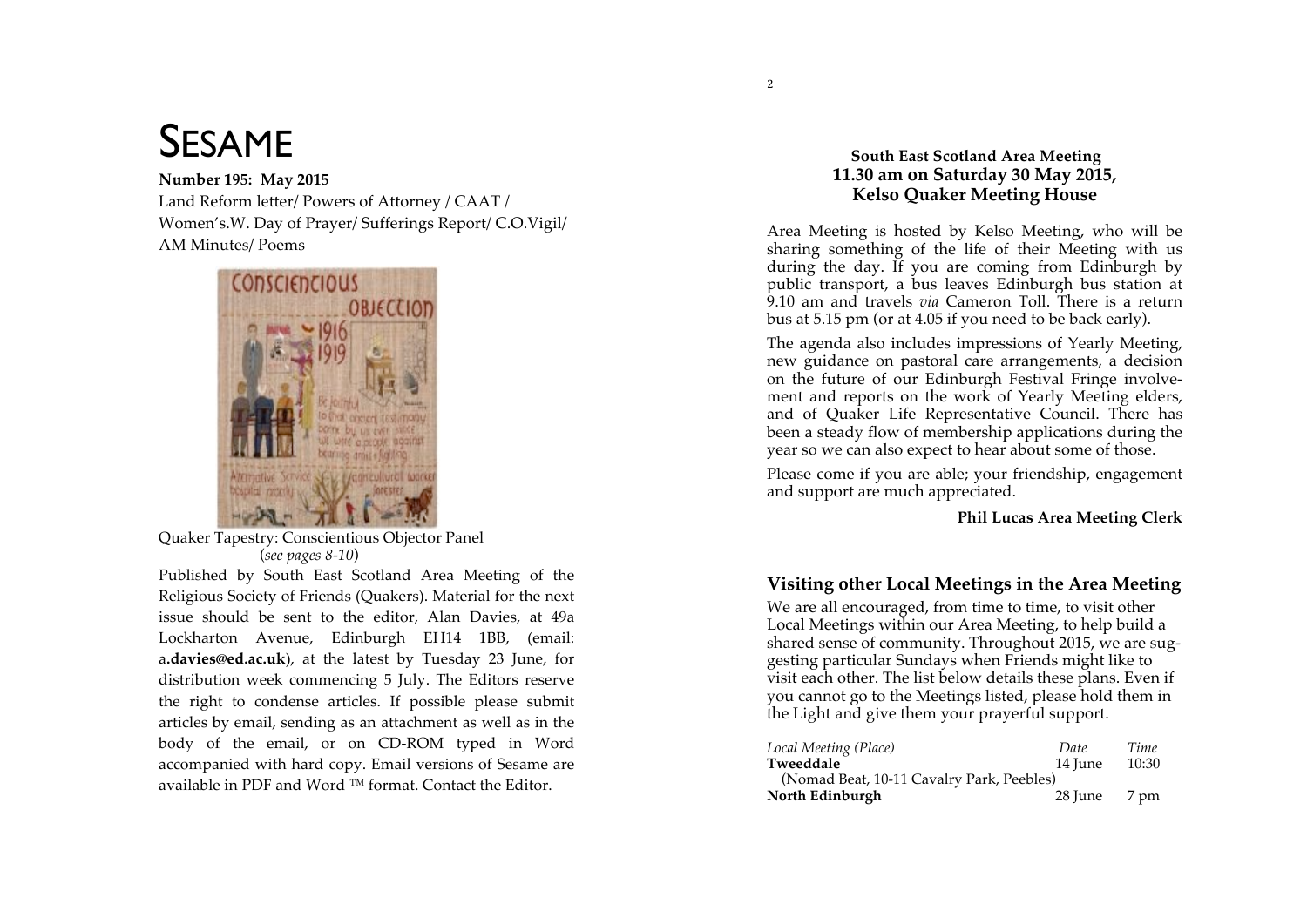| ٩       |  |  |
|---------|--|--|
| ×       |  |  |
| ٦       |  |  |
| ۰,<br>× |  |  |

| (Broughton St Mary's Church, Edinburgh)                   |       |  |  |
|-----------------------------------------------------------|-------|--|--|
| 12 July                                                   | 10:30 |  |  |
|                                                           |       |  |  |
| 30 Aug.                                                   | 10:45 |  |  |
|                                                           |       |  |  |
| 27 Sep.                                                   | 10:30 |  |  |
| (Hunter Halls, Kirk Wynd, Kirkcaldy (opposite old Kirk))  |       |  |  |
| $4$ Oct                                                   | 11:00 |  |  |
| (Valleyfield House, 17 High Street (bring & share lunch)) |       |  |  |
|                                                           |       |  |  |

All are warmly welcome!

**Marilyn Higgins** 

On behalf of Area Meeting Elders

# **A Letter to** *Sesame*

Area Meeting Minute 2015/02/02 ("Scottish Land Reform as a Spiritual Imperative of Economic Justice") describes the session on this subject, led by Alastair McIntosh of Glasgow Meeting. There follow some paragraphs in favour of Scottish Land Reform as a 'spiritual imperative of economic justice', and the reasons for it.

I am writing about this minute because it pre-supposes that everyone agrees that land reform *is* a spiritual imperative of economic justice ... The tone is political, dogmatic, it is assuming, to repeat myself, that we all agree. Some *don't* agree with the land reform proposals. But I don't want to go into arguments for or against land reform and thus make the same partial mistakes. There are a great many sides to this question and all of them can and should be debated. Then all sides of this question can be heard. As for myself I would be far happier with a gradual evolution of change, rather than having change thrust upon us in the way the minute suggests.

I am finding more and more that politics are entering in Quaker ethics - can I put it like that? This has been demonstrated again by the tone of the booklet issued for voters in the general election. There is a slant, it seems to me, to what is written in this booklet. It is almost as if the Quakers have become a political party. And it is assumed we all agree with that slant.

To be sure, all would say that everyone is included, no one is excluded, we are inclusive and tolerant of all views. This might be said, but my own experience is that even while it is said, I sometimes hesitate to put forward my own views when it is assumed that everyone has achieved consensus. So I keep quiet - sometimes. And anyway, we are not a political party.

It is as if groups of all kinds, and the Quakers are included in this, so believe in their moral certainties being the 'correct' ones, that speaking contrary to these views you have to have a certain courage. Often times these days I have wondered if the Quakers were no longer my home.

Yet there are always and eternally, the hidden, meaningful things, the grounded spiritual centres of the soul, the world of beauty.

Angela Lemaire, Kelso Meeting, May 2015

# **Powers of attorney**

Following my recent article in *Sesame,* several people have expressed an interest in meeting to discuss how powers of attorney might work for them, and some of the possible problems. If you are interested, let me know. Please note that my email address is not as in the list of members and attenders. It is hilaryjpatrick@gmail.com.

**Hilary Patrick**

## **WOMEN'S WORLD DAY OF PRAYER EDINBURGH COMMITTEE**

Anyone (and not just women) may attend these meetings, held in the Church of Scotland offices at 121 George Street. We begin at 10.30 am on Friday mornings and close at ap-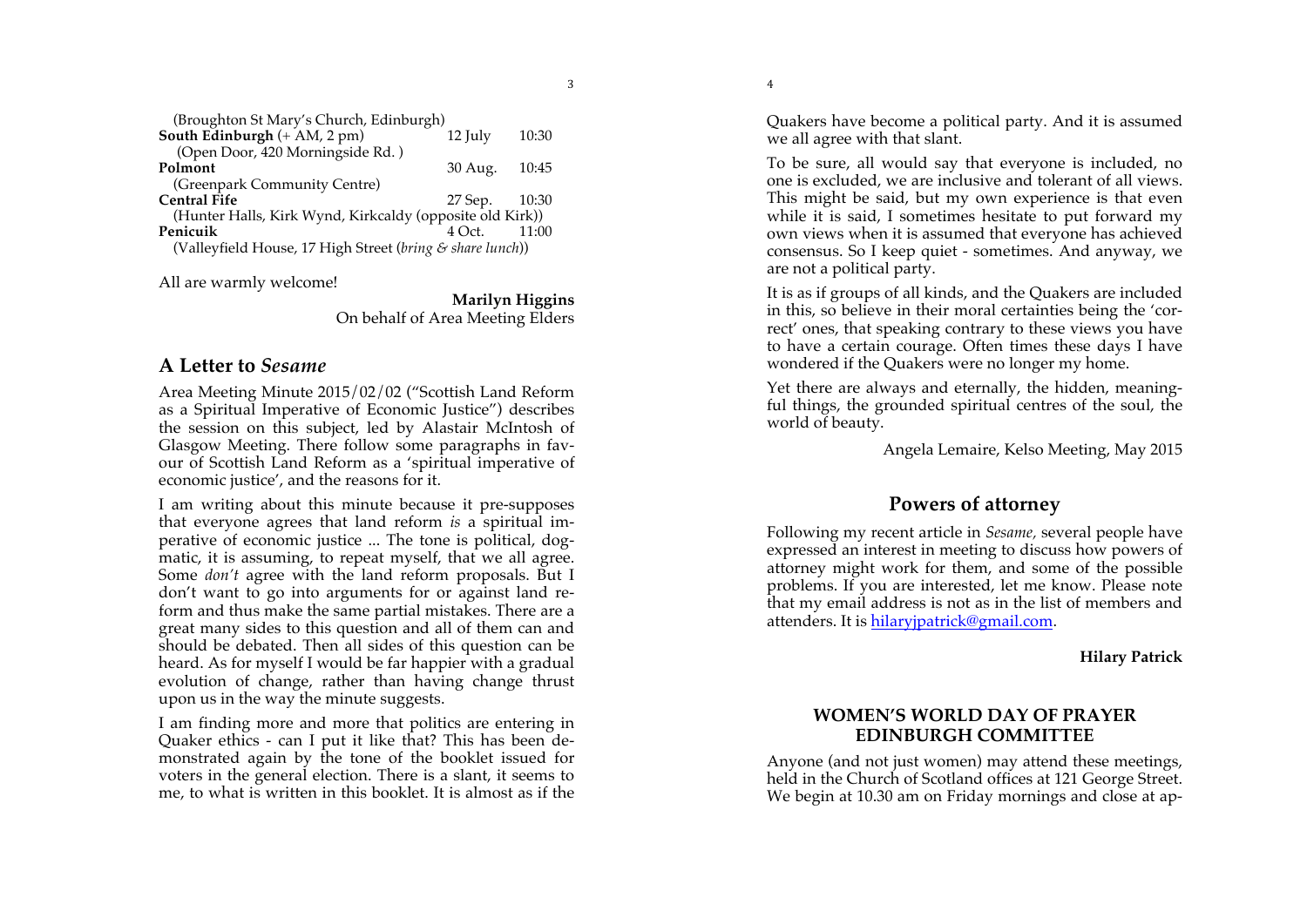6

proximately 12 noon. There are representatives from all the Churches that are members of Action of Churches Together in Scotland (ACTS).

There are three meetings in February using a written Bible study prepared by Christian women of the designated country. At one meeting, we learn about the country – its landscape, what it produces  $- e.g.$  food, pottery, cloth  $$ some history, memorable moments in its history, and some difficulties. We then go through the service that has been prepared – practising the hymns. The other two meetings are Bible studies with a speaker, using papers provided – and these are always interesting: there is discussion and an open exchange of views.

In April we have the AGM, choose dates for the following year and suggest speakers/facilitators. There is usually a meeting at the end of August or the beginning of September to catch up. The World Day of Prayer itself is on the first Friday in March at a church near you.

As Elizabeth Salter said – "What's not to like?" It's for women, it's international and it's ecumenical.

**Alison Burnley** 

## **EDINBURGH CAAT GROUP – SUCCESS IN ITS 20th ANNIVERSARY YEAR**

After an intensive eighteen-month campaign led by Edinburgh CAAT Group, the board of directors of the Edinburgh International Science Festival has ended the sponsorship of the Festival by the arms-related company Selex-Es. A success story indeed? Yes, but some work remains: Selex has still been providing a children's game, "Rampaging Chariots", at Edinburgh Arts Centre. Through continued dialogue with the board on this we hope for a change next year.

In 1995, a number of supporters of Campaign Against Arms Trade – with Quakers well represented - came together for an inaugural meeting of the Edinburgh CAAT Group, the first such group in Scotland, and the only one until a Glasgow group emerged in 2014.

Over the years the Edinburgh Group's activities have all been related to the core aim: ending a trade that fuels conflict, aids repressive regimes and aggravates poverty. This is, of course, a long-term objective – the trade is legal, and is conducted by many states, including all the five permanent members of the UN Security Council. CAAT takes a step-by-step approach, and the work of local groups like ours is to challenge on specific issues, inviting public and political support for those particular aspects where action is most likely to have an impact.

One issue, promoted strongly at various times, is disinvestment. Group members have engaged with local authority and other pension funds, both directly with committee members and through petitions. Although arms continue to feature in most fund portfolios, Edinburgh Council's pension fund has increased its proportion of ethical holdings. So, some progress.

Another perennial concern has been to raise public awareness of little-known aspects of the arms trade: the extent of government subsidies; the awarding of licences for arms exports to dictatorial regimes which imprison and torture protesters; the endemic corruption involved; the obscenity of the biennial DSEI Arms Fair in East London. At street stalls, through displays in public places, at public meetings and at conferences, the message has been spelt out in many innovative ways: all these things are unacceptable.

The advent of devolution for Scotland, and – most positively – the emergence of an administration seemingly favourable to a different approach to defence and security has partly opened a door to arms conversion and a shift of priorities from arms to renewables, that makes the most of workforce skills for good. The Group is well placed to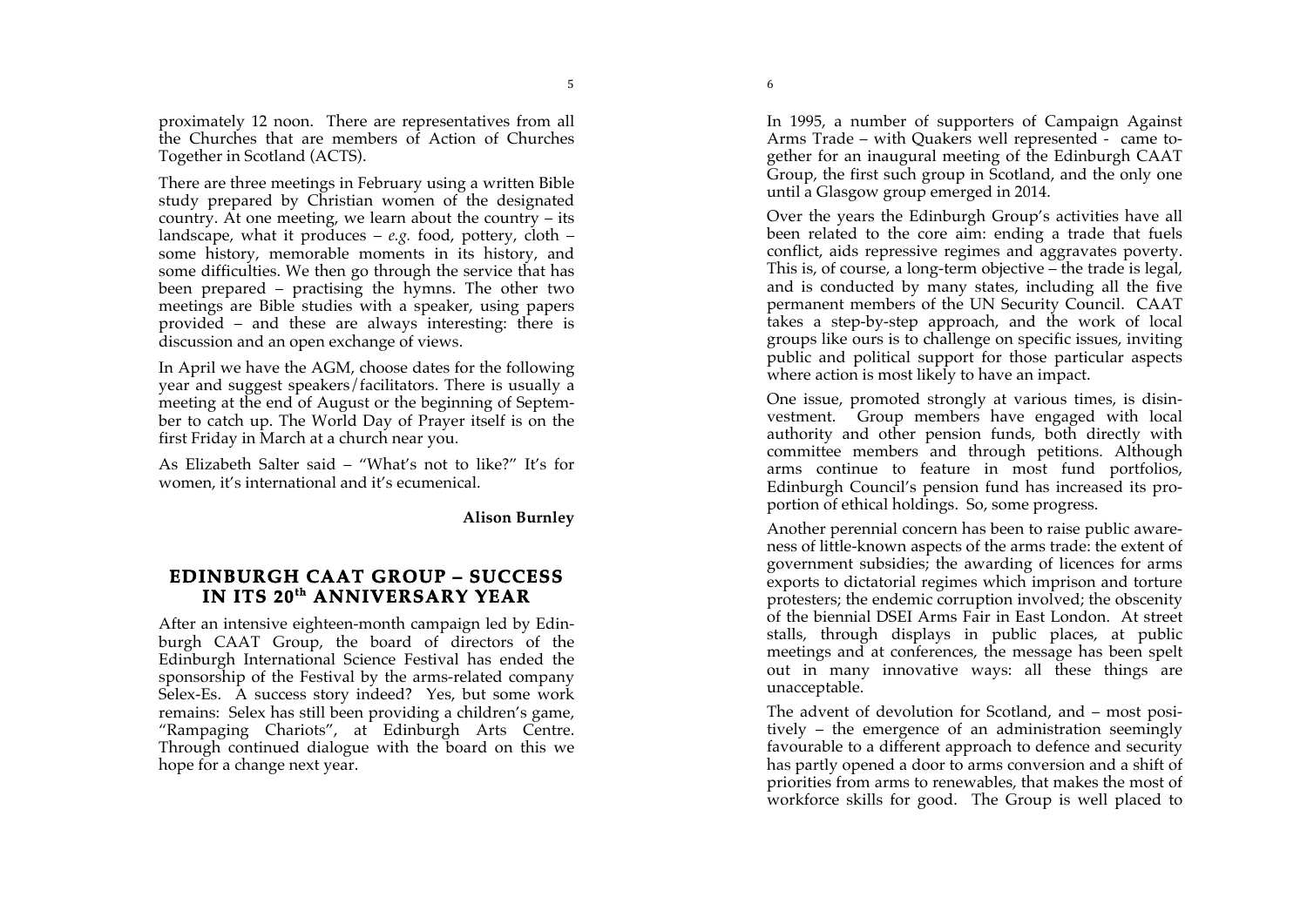have an influence on this development, which has the support of MSPs and the STUC.

Some seven or eight years ago, the appointment of a new Development Worker resulted in the production of a presentation on the arms trade for schools: an interactive module that has been used by schools in Edinburgh and beyond, usually as part of RME [religious and moral education]. A small sub-group is available to assist when such a presentation is requested; preparation sessions are held from time to time for those interested. There is potential for developing the presentation as circumstances change.

Over its lifetime, Edinburgh CAAT Group has seen itself as part of the wider peace movement, and is accepted warmly as such. Strong relationships have been developed with Edinburgh Peace & Justice Centre, with Edinburgh CND and with groups such as Jubilee Scotland and Protest in Harmony Singers. Twice a year, at the Edinburgh University Graduate Careers event, members share with the University's 'People & Planet' group in providing questions that young people moving into work might ask at stalls of arms companies, and armed forces recruiting for military sector jobs.

The Global Day of Action on Military Spending has been an opportunity to engage with public and politicians at the Scottish Parliament, taking the form of a vigil, with information on expenditure on arms (both worldwide, and by the UK) together with an indication of what a small percentage of these amounts could do for humanity if re-directed.

All this is just a summary of the Group's huge range of work. So what is ahead for its third decade? Much will depend on what support comes from those (Friends in particular) who are rooted in principled and passionate opposition to war and preparations for war, and who are willing to give time to work for the ending, however long it takes, of a trade that is as fundamentally wrong as the slave trade was, with much wider implications, in today's world, for shattered lives and communities.

Enquiries, and offers of help, to David Turner, tel. 0131 669 1308; to Mark Bitel, mark@evaluation.u-net.com; or to Phil Lucas, phil.lucas1@gmail.com .

**David Turner**

## **C.O. Day Vigil: 15 May 2015, The Mound, Edinburgh**

*We are called to live in the virtue of that life and power that takes away the occasion of all wars. Do you faithfully maintain our testimony that war and the preparation for war are inconsistent with the spirit of Christ? Search out whatever in your own way of life may contain the seeds of war. Stand firm in our testimony, even when others commit or prepare to commit acts of violence, yet always remember that they too are children of God.*

Advices & Queries, *31*

I was asked to compare the experience of two Conscientious Objectors (C.O.s) with Quaker connections, one in the First World War, the other just after World War II.

John Hunter, my father-in-law, was born in 1890 in Derbyshire. His father was a Lt Colonel in the Fifth Sherwood Foresters and had been made an O.B.E. for his contribution to his regiment. John had been a member of the Officers' Training Corps at his public school and so was called up as soon as war broke out in 1914. He served for three years in the trenches, became a captain and was twice mentioned in despatches. In 1915 he was at Ypres where his battalion suffered severe casualties. By 1918, close to the end of the war, overwhelmed by the increasing dismay he felt by the suffering he had seen, marked vividly for him by the letters of condolence he had to write to the families of the soldiers who died under his command, he resigned his commission. As a serving soldier, he was court-martialled for conduct prejudicial to good order and military discipline, dishonorably discharged, and sen-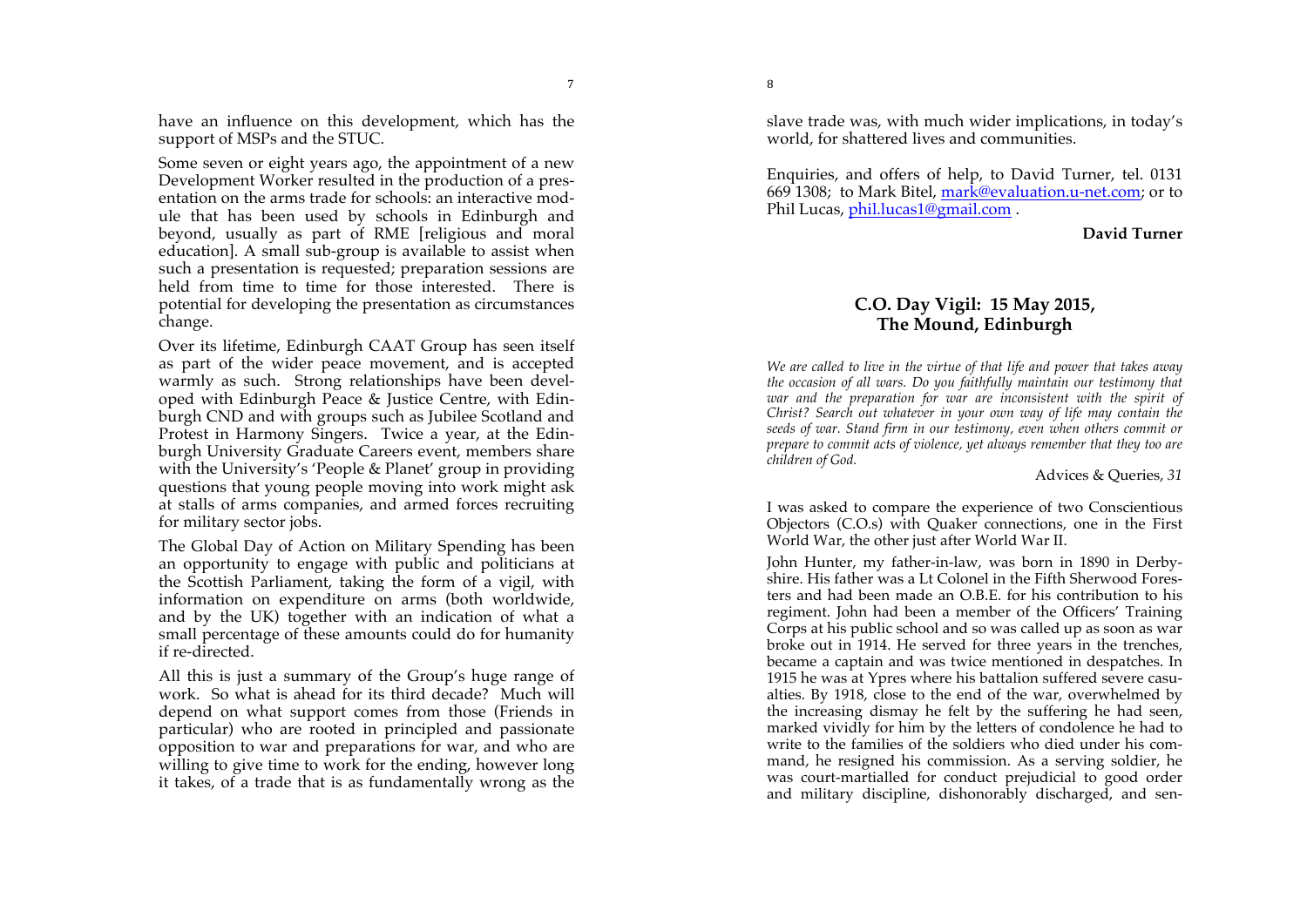tenced to death. After questions in Parliament (his MP said he was suffering from shell-shock), the sentence was commuted to imprisonment. Released after 9 months, he went to Poland with a Quaker Emergency and War Victims Relief Committee team, helping to revive agriculture. He became treasurer of the Mission, teaching himself in his spare time to knit, returning to the UK in 1922. He married, became a member of the Society of Friends (Quakers) and in due course was appointed as organizing secretary to Yorkshire Friends Service Committee, a post he held for some 20 years. He was vicechairman of the Northern Friends Peace Board, and served his Quaker Meeting in various capacities.

Many C.O.s were accused of cowardice but after his three years in the trenches, John Hunter could not be regarded as a coward. Yet he was seen as bringing disgrace to his family, stripped of the right to vote, publicly humiliated in the London Gazette and shunned by his community.

His mother and father never spoke to him again and avoided all contact with his wife and children. John Hunter died in Scarborough in 1963 at the age of 73.

In his soliloquy, *To be or not to be*, Hamlet says: "Thus conscience doth make cowards of us all …" - in John's case, it was the reverse: his conscience made him a hero.

My second example of a C.O. is myself. My father was an active member of the Peace Pledge Union in the 1930s and, in 1940, aware of the Quaker long term Peace Testimony, he found his way to his local Quaker Meeting. He became a Quaker, and I followed him into membership. In 1948 I was conscripted (WW2 was over but conscription continued until 1955). I registered as a C.O. and was ordered to attend a Tribunal which would make a decision on my application. I had already joined the Friends Ambulance Unit (International Service) and I was a member of the Society of Friends: my application was approved in quick time. Quakers with their 300 years of struggle and their dedication to peace were regarded by the establishment with respect.

Not for me the disgrace and the shunning and the imprisonment. How different from the treatment accorded to John Hunter 30 years earlier. My experience made me reflect that some progress seemed to have been made, that society had come to accept that a convincing case could be made for not joining the war effort on the grounds of conscience, a sign perhaps that in spite of the jingoism we had become more tolerant of difference. Having said that, not all differences were regarded as equally deserving: the three cases before mine that came before the Tribunal were of Jehovah's Witnesses. Their applications were all rejected.

#### **Alan Davies**

## **Meeting for Sufferings, 28 March 2015**

The final meeting of the triennium covered a variety of topics. Firstly we heard from the clerk of Trustees, who thanked us for helping to create a much more productive relationship between Sufferings and Trustees. The Treasurer presented a summary of the 2014 financial activities. Legacies had exceeded expectations and the level of contributions was similar to last year. Paul Parker, Recording Clerk, gave an update on the employment dispute at Friends House – this is available on the website.

The Long Term Framework working group then reported on their progress so far. They had had over 300 responses from LMs, AMs and other groups and individuals and are recommending the adoption of a short focused vision document with more detailed backup documents. There was a variety of comments both in this session and in a discussion at lunchtime which the group will consider. They will also be holding a special interest meeting at Yearly Meeting to get further feedback.

Most of rest of the day was taken up with three issues that reflect our involvement in the wider world. First we had a report from the Quaker Concern for the Abolition of Torture (Q-CAT) which is carried by three AMs on behalf of BYM. Their focus is on educating Friends about the realities of the present world situation and working towards healing and peace. They are currently developing a workshop which AMs will be encouraged to use, revamping

10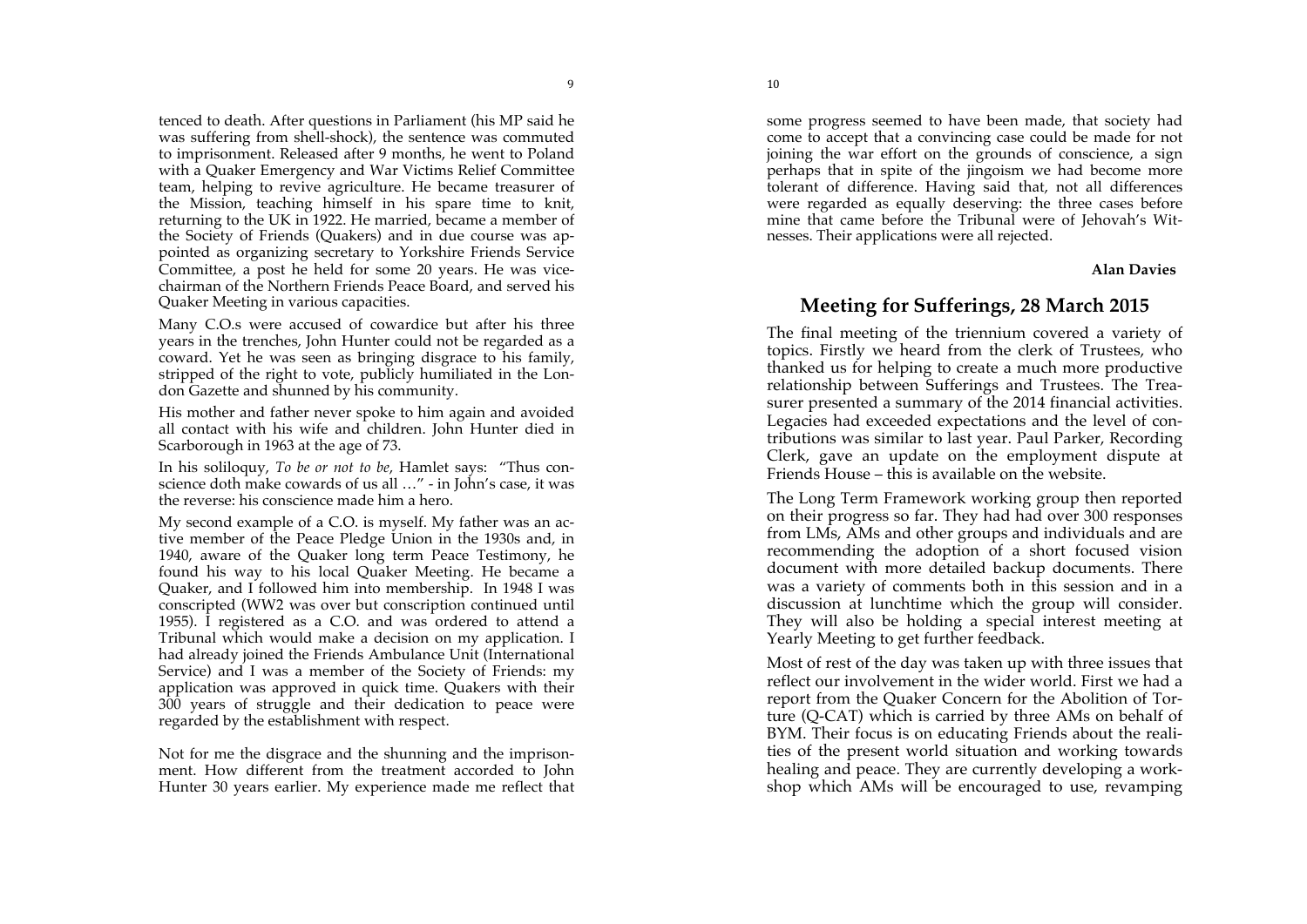their website, developing an interactive drama performance, a proposed conference, and updating their leaflet.

A recent conference of Quaker Asylum and Refugee Network (QARN) had prompted several AMs to forward minutes expressing concern about destitute asylum seekers and supporting the statement the conference had produced. We heard from a number of Friends about work being done in their areas to support asylum seekers and refugees in various ways. It was felt that it would be useful to develop a public statement on this issue for use with national and local government and this was referred to QPSW to bring a draft to a future meeting.

A number of AMs had forwarded minutes expressing concern about the increase in Islamophobia. We had also been supplied with some background information about Muslims in Britain and were encouraged to find out more. We heard how some Friends are strengthening bonds of friendship with the Muslim community, and the importance of working together on what unites us was stressed. We encouraged the Quaker Committee for Christian and Interfaith Relations to continue its work through the Interfaith Forum.

As this was the final Meeting for Sufferings for a number of us, we finished the meeting with a period of reflection. There was satisfaction for the work that had been done in the past three years. It was also felt that it was a privilege to serve the Yearly Meeting and our Area Meetings in this way.

The meeting ended with tea, and a special cake that had been baked to say "thank you".

As usual the relevant papers are available on the Quaker website and reports are available in *The Friend* of 3 April.

#### **Janet Grimwade**

(*This is my last Sufferings report for* Sesame*. Henry Thompson is taking over as representative, and Kate Arnot as the alternate*)

## **SOUTH EAST SCOTLAND AREA MEETING**

Draft Minutes of Area Meeting held at 2 pm on Saturday 18 April 2015 at Kinghorn Community Centre, Fife.

#### **2015/04/01 Worship**

During opening worship, *Quaker Faith & Practice* 10.17 has been read to us.

Written ninety years ago, this reminds how the spiritual life of a meeting is helped by its social life, and how important it is that we uphold, support and encourage each other. We have also remembered Elizabeth Templeton, ecumenical theologian and friend of Quakers, who died yesterday, and upheld Alastair Cameron and Mary Jane Elton, bereaved through the death of a little girl for whom they had been caring.

#### **2015/04/02 Introductions**

We have ensured those present know each other's names and meetings. The attendance will be recorded in the concluding minute.

**2015/04/03 The minutes of our last meeting**, held on 28 February 2015 at 7 Victoria Terrace, have been signed and entered in the minute book.

#### **2015/04/04 Matters arising**

#### **a) Militarization in society**

As agreed at our last meeting, Local Meetings have been asked to take up the concern about militarization in schools with the local authorities in which they are set.

#### **b) Equality week**

Portobello & Musselburgh Meeting organized a vigil in Portobello High Street on Saturday, 8 March, a cold day. A few passers-by expressed interest, and Portobello & Musselburgh Meeting propose to take part again next year.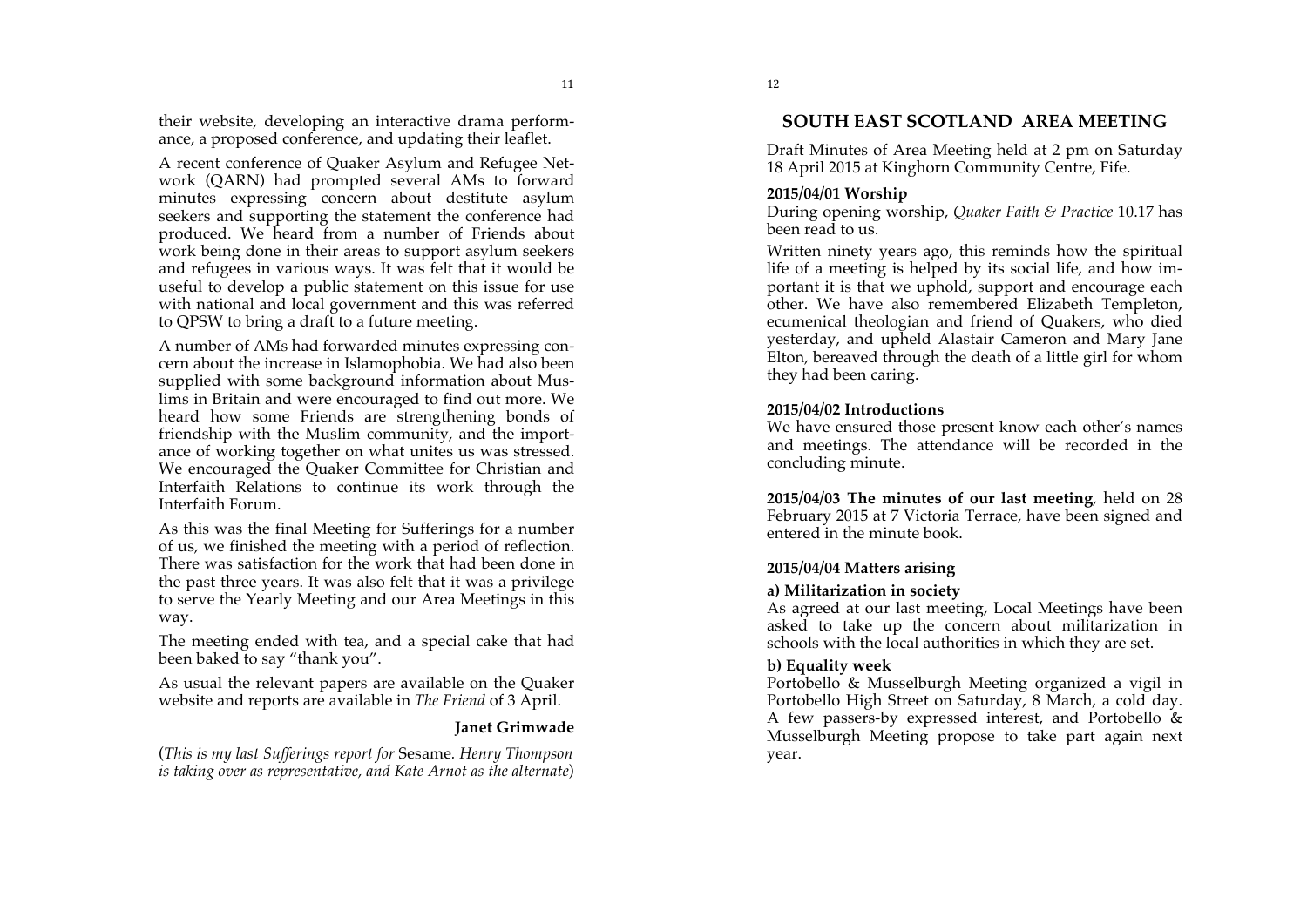We were given very short notice of Equality Week this year but understand it is planned to make this an annual event.

#### **c) Memorial meeting for worship for Jeanne Walmesley**

A memorial meeting for Jeanne Walmesley, for many years a member of this Area Meeting, has been arranged for Friday, 29 May 2015 at 2 pm in Edinburgh Quaker Meeting House.

## **d) General Election**

Our clerk sought offers to organize a hustings or similar event during the period before the General Election on 7 May. There were several expressions of interest in attending such an event but no offer was forthcoming. Many such meetings will be organized by others and we encourage Friends to exercise their citizenship by engaging in the political process at this interesting time for both Scotland and the United Kingdom.

#### **2015/04/05 Central Fife Meeting**

Laurie Naumann and Frances Fimister have shared something of the life of Central Fife Meeting.

We have heard about the history of the Meeting in this part of Fife, from its start in the early 1960s to the present day. The Meeting is now settled in Kirkcaldy. The number of adults has remained constant over the years. At the moment there is no children's meeting.

Central Fife Meeting is currently without an Elder and is supported by Area Meeting Elders. It is a pleasure for Elders to visit this Meeting. We were reminded that one of the joys of attending was hearing the call of the seagulls and the sound of church bells.

Frances shared with us her experience of the Meeting. She spoke of having had in the past a deep spiritual experience during Meeting for Worship, which brought her back to Friends. She appreciated the warm welcome she received at Meeting and getting to know the community of Central Fife Friends, with its range of ages. She has always felt listened to and enjoys the new discussion meeting in Burntisland. Meeting for Worship is central to her life as a Friend and she appreciates the regular reading of *Advices and Queries*.

We thank Central Fife Friends for their report and Laurie and Frances for presenting it.

#### **2015/04/06 Report on Meeting for Sufferings**

Janet Grimwade has reported on the Meeting for Sufferings held on Saturday, 28 March, the final meeting of the current triennium. The meeting included an update from the Long Term Framework Working Group, which had received more than 300 submissions from meetings, groups and individuals.

Three Area Meetings are carrying forward the Yearly Meeting's concern for the abolition of torture. The aim of Q-CAT (Quaker Concern for the Abolition of Torture) is to inform Friends about the realities of torture and to work towards creating healing and peace, working with both torturers and the tortured. They are developing workshops which meetings will be encouraged to use.

There is much concern among Quakers about destitute failed asylum seekers and Quaker Peace and Social Witness have been asked to draft a public statement on this issue. There is also concern about the increase in Islamophobia and we are encouraged to inform ourselves and to build links, where we can, with Muslim communities.

Janet's service as our representative on Meeting for Sufferings ends with the Yearly Meeting next month and we thank her for her faithful work and reporting.

#### **2015/04/07 Report from Area Meeting Overseers**

John Eccles and Sara Davies, co-conveners of Area Meeting overseers, have presented a report outlining their work over the past year. They have shared with us the variety of ways in which oversight and eldership, sometimes in combination, are organized in our nine Local Meetings.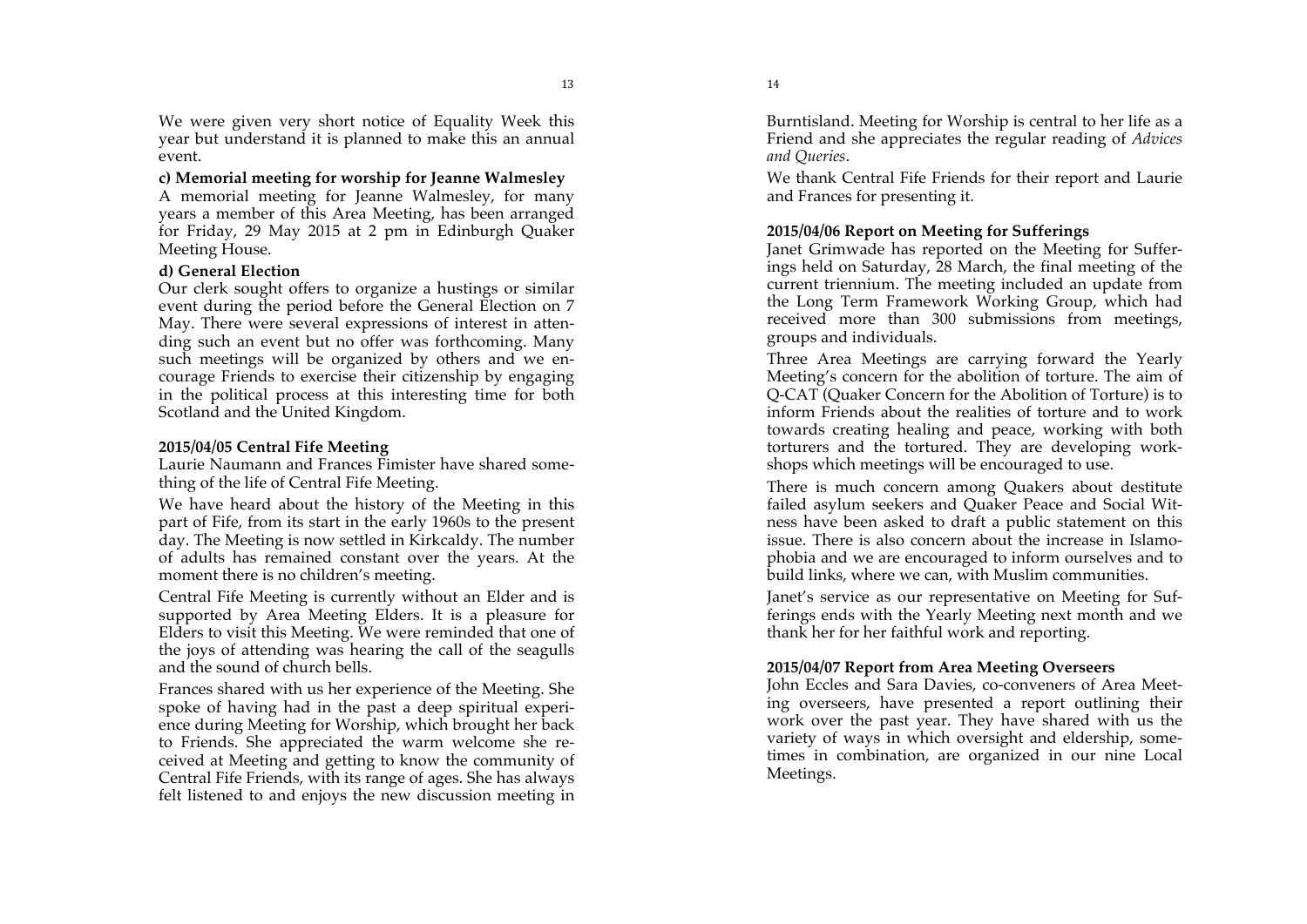Two Meetings, Penicuik and Central Fife, have overseers but no elders. Kelso Meeting currently has only elders appointed by Area Meeting and has set up a pastoral care group, comprising both members and attenders, which is convened by another member. East Lothian, with two elders and one overseer, is considering setting up a pastoral care team to ensure everyone's needs are met. Both South Edinburgh and Portobello & Musselburgh have elders sharing the oversight; at South Edinburgh, elders have lists in the same manner as overseers, whilst Portobello & Musselburgh has set up four pastoral care wheels, with one elder or overseer in each wheel, covering a total of about 40 people and are still learning what works best.

Central Edinburgh is still by far the largest Meeting, with nearly 300 people on the lists. Although the meeting is thriving, it does give large lists for the seven overseers, and under the guidance of Area Meeting is considering the appointment of non-members as overseers. Polmont has set up a circle of three people, at present including one attender, providing their pastoral care team. We note that Tweeddale Meeting has one elder and one overseer.

Although all overseers and elders are members, in practice much of the caring is done by both members *and* attenders, and Area Meeting is asked to give guidance on how non-members may be involved in a task traditionally done by overseers in membership.

Area Meeting overseers meet twice each year and additionally enjoy two meetings per year jointly with elders, an arrangement which usually works well. Overseers have also been kept particularly busy recently nominating Friends to meet with membership applicants, work approached with joy and enthusiasm.

We note that Sara Davies's term of service will end later this year and her successor as co-convener is being sought.

#### **2015/04/08 Pastoral care and oversight** (Minute 2015/02/11 refers)

Area Meeting overseers have shared with us a picture of the variety of ways in which Local Meetings are ensuring that pastoral care is provided for members and attenders and we agreed at our last meeting that we should be informed on this and should give guidance as necessary on the involvement and appointment of non members to the tasks traditionally undertaken by overseers.

We are clear that the eldership role requires those who are well grounded in the Quaker way and committed to it, probably through membership. We welcome, on the other hand, the variety of practice in providing pastoral support which has developed in local meetings and encourage this. We note that asking someone to undertake a role can sometimes encourage them towards greater commitment.

We ask local meetings to keep both the Area Meeting nominations committee and clerking team informed of any changes of pattern in local pastoral care and also to ensure that they continue to take part in Area Meeting overseers' and elders' meetings. We ask the Area Meeting clerk to work with conveners of AM overseers, elders and nominations committee to draw up written guidelines reflecting this discussion and best practice within our Yearly Meeting.

**2015/04/09 The Future of our Festival Fringe involvement**  We have heard from John Fitzgerald, convener of the Venue 40 Strategic Review Working Group, set up to review our participation in the Edinburgh Festival Fringe. He has updated us on the work done so far. The group hopes to present its final report and recommendations to our meeting on 30 May.

Currently the working group is looking at people, purpose and possibilities. They have a sense of why this activity is happening and what the options for the future might be. They would now appreciate some input from Area Meeting on the place Venue 40 activities have in our

16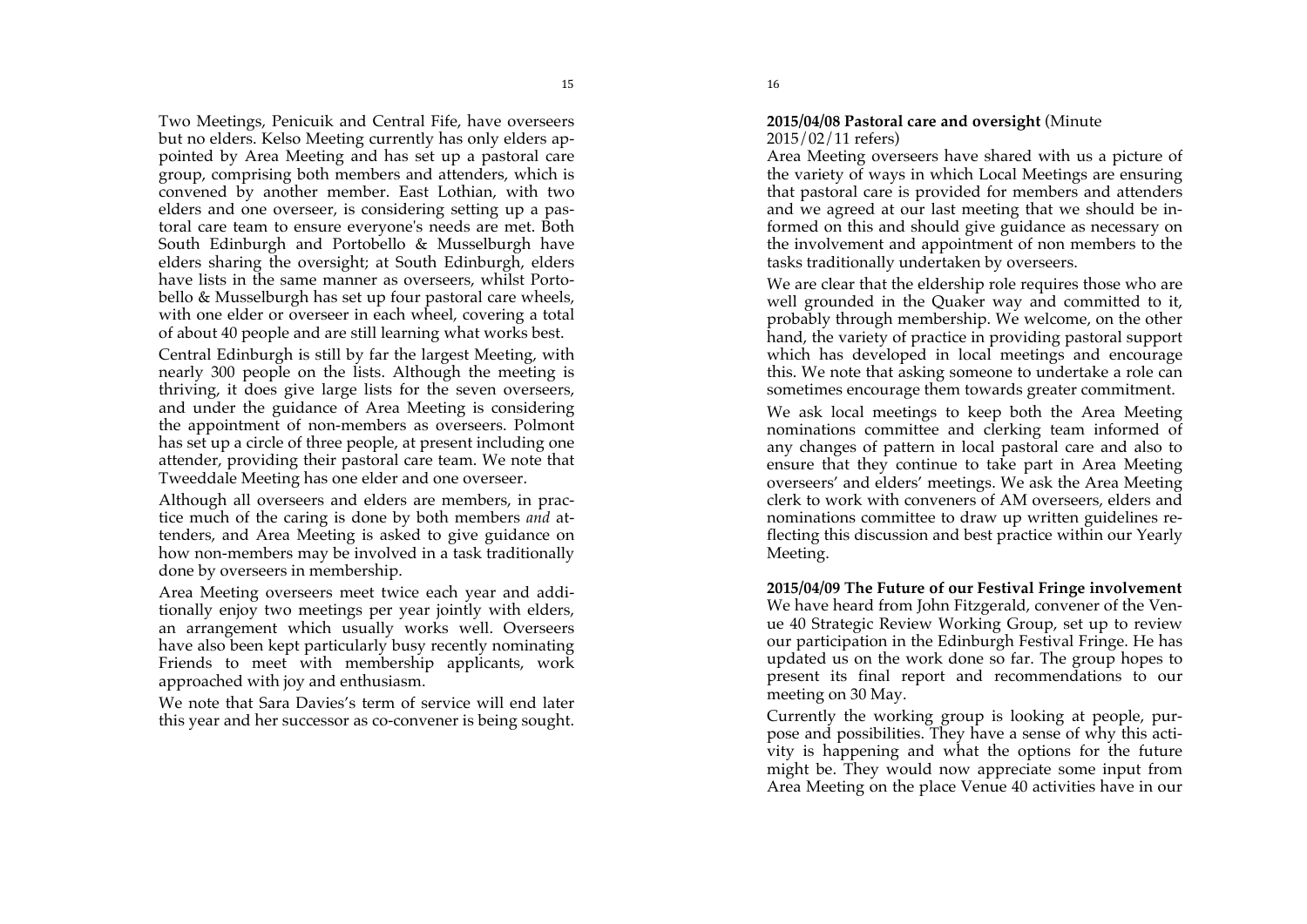life and work and how important we perceive them to be. To inform the working group's consideration, John asked us four questions:

- \* *What does Venue 40 contribute to the life of Area Meeting?*
- \* *What are the chief goals of Venue 40 as a Quaker concern?*
- \* *If Venue 40 were to cease operation, what would Area Meeting lose?*
- \* *Could Venue 40 be more supported by Area Meeting?*

We are clear that we wish the use of Edinburgh Quaker Meeting House as Venue 40 to continue. Attending a Festival Fringe event in the Meeting House is often the first time people come into contact with Quakers. It can make a profound impression on them, as going into a Meeting House is a very different experience from attending events in other venues. We also like the idea of being able to put on a range of shows, which might be challenging.

We welcome the opportunity Venue 40 provides to bring together both local Friends and Friends from other parts of the country. This is a significant point of Quaker outreach for the whole of Britain Yearly Meeting. There are times when being quiet is not best. During August, when Edinburgh is buzzing with activity, the Meeting House is the obvious and open face of Quakers.

Having said this, we are mindful that the running of Venue 40 takes a great deal of energy, time and commitment. This has become a burden and we are in danger of losing the benefits. We need to seek ways of continuing with this activity which will lessen the burden on a few people, in particular the Meeting House managers. Can we have an ongoing training programme to provide new people to take over key roles on the Festival committee?

We are concerned that if this activity became unsustainable, those charities, which are supported by it, would no longer benefit.

We acknowledge that in asking for Venue 40 to continue, we need to be prepared to commit to support it as an Area Meeting.

18

We encourage the working group to explore more sustainable ways of running Venue 40.

#### **2015/04/10 Report on the Quaker Peace and Social Witness Spring Conference**

Abby Boultbee, attender at Central Edinburgh and North Edinburgh, and Ursula Fearn, attender at East Lothian, represented us at this weekend event, held in Swanwick, Derbyshire.

They have reported on their experience of the event and their introduction to the work of Quaker Peace and Social Witness (QPSW). We were reminded that the QPSW speakers programme provides Meetings with the opportunity to find out more about this work.

We thank Abby and Ursula for their reports.

#### **2015/04/11 Membership matters**

#### **a) New membership applications**

Since our last meeting, membership applications have been received from [*three*] attenders, and Friends have been appointed by our between meetings procedure to meet and explore their applications with them. […]

#### **b) Previous membership applications i) Conor Watt**

Rachel Fitzgerald and Laurie Naumann met with Conor Watt in Edinburgh on 17 March. An account of that meeting has been read to us. Conor has explored various church traditions and has a strong sense of Christianity in his own spiritual journey, but has been led since 2011 to find a home among Quakers. He has worshipped in Central Fife Meeting and taken part in the Edinburgh University Quaker Society, and Young Friends General Meeting. He feels membership would express the outward conviction of what is there already; it would give him the context to develop his spiritual journey and he is aware of the responsibilities involved. He has a particular interest in social justice and in confronting militarism.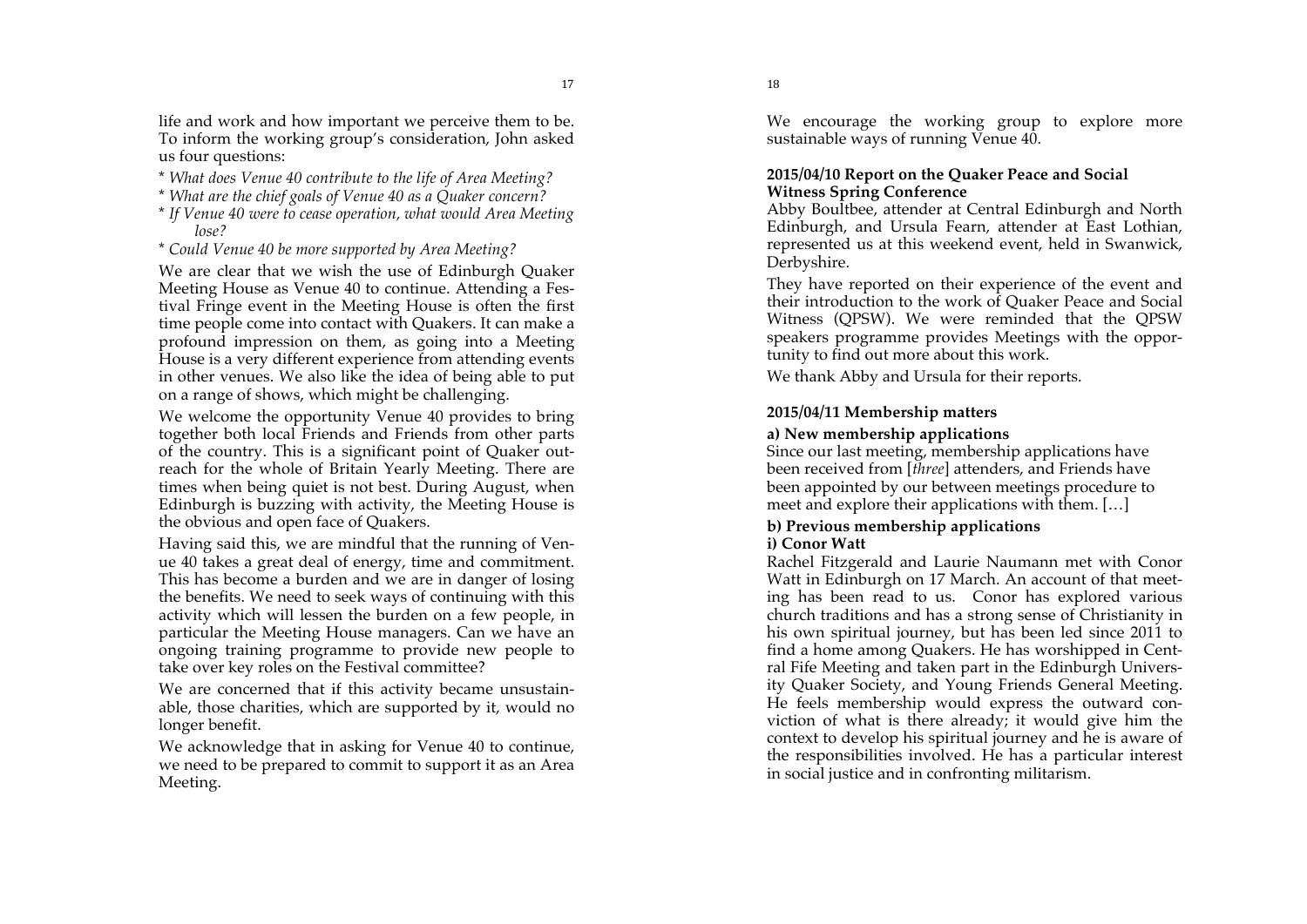We welcome Conor Watt into membership and ask Anna Mitchell to welcome him on our behalf.

#### **ii) Cath Dyer**

Anna Levin and Henry Thompson met with Cath Dyer, a regular attender at Polmont Meeting, in Cath's home in Falkirk and an account of that meeting has been read to us. Cath, one of six children of a Church of Scotland missionary, came across Quakers first as a teenager in Zambia. She studied medicine in Lusaka, occasionally attended Quaker meetings but, on her return to the UK with her new husband, became an Anglican and stayed with the Episcopal Church when she later moved to Scotland. She has taken a very active part in the musical life of the church but found the hierarchical structure difficult. Eventually, in 2008, she found Polmont Meeting, where she felt completely at home. She has been attending regularly since early 2013.

Music is still very important to Cath and is part of her spiritual experience. *Quaker Faith & Practice,* she found, expresses 'what I have been trying to say all along' and her comfort and engagement with Quaker worship has grown. Cath has been helped by a course on spirituality at Woodbrooke and by her reading of Quaker authors. Ben Pink Dandelion's 2014 Swarthmore Lecture made a particular impression.

We welcome Cath Dyer into membership and ask Laura Dunkel to welcome her on our behalf.

#### **iii) Hilary Patrick**

Audrey Sinton and Elizabeth Allen met with Hilary Patrick on Thursday, 9 April, 2015 and an account of their meeting has been read to us. Very serious about her faith as a child, Hilary had no church affiliation during her student years but later found Central Edinburgh Meeting in its Stafford Street days. She remembers Monthly Meetings at that time, where she observed and was profoundly influenced by the use of the Quaker business method. Hilary served on Premises Committee in the early times in Victoria Terrace and even line-managed the wardens. But,

beset by great busyness, she escaped to the beauty of the liturgy at St Mary's Episcopal Church and was later confirmed an Episcopalian, moving in time to St John's, attracted by the Edinburgh Peace & Justice Centre and the One World Shop.

Hilary came back to Quakers in October 2013 and attends Central Edinburgh, where she is playing a part in the life of the Meeting, and the North Edinburgh Worshipping Group. She described Meeting for Worship as being at the centre of her life and the community aspects of Meeting as being very important too.

We welcome Hilary Patrick into membership and ask Marianne Ferguson Rice to welcome her on our behalf.

#### **c) Record of transfer of membership**

The transfer to Sheffield & Balby Area Meeting of **Rosie Roberts** was accepted by that Meeting in November 2014 but has not previously been reported to us.

#### **2015/04/12 Appointments and release from service a) Appointments**

Our Nominations Committee has brought the following nominations for our consideration:

To serve from April 2015 to end of March 2018:

a. as overseer – **Michele Gunn** (Central Edinburgh, second triennium)

b. as overseer – **Clayton Cameron** (Central Edinburgh)

c. on Festival Committee – **Don Stubbings** (Central Edinburgh, second triennium)

These names being acceptable, we appoint them accordingly.

## **b) Release from service**

Ann Forsyth (World Day of Prayer representative) and Madeline Patterson (Archives Group) have asked to be released from service. We agree to their release and thank them for their service

We note that Henry Thompson (Assistant Treasurer) and Sue Sierra (AM Assist Clerk (Membership Records)) have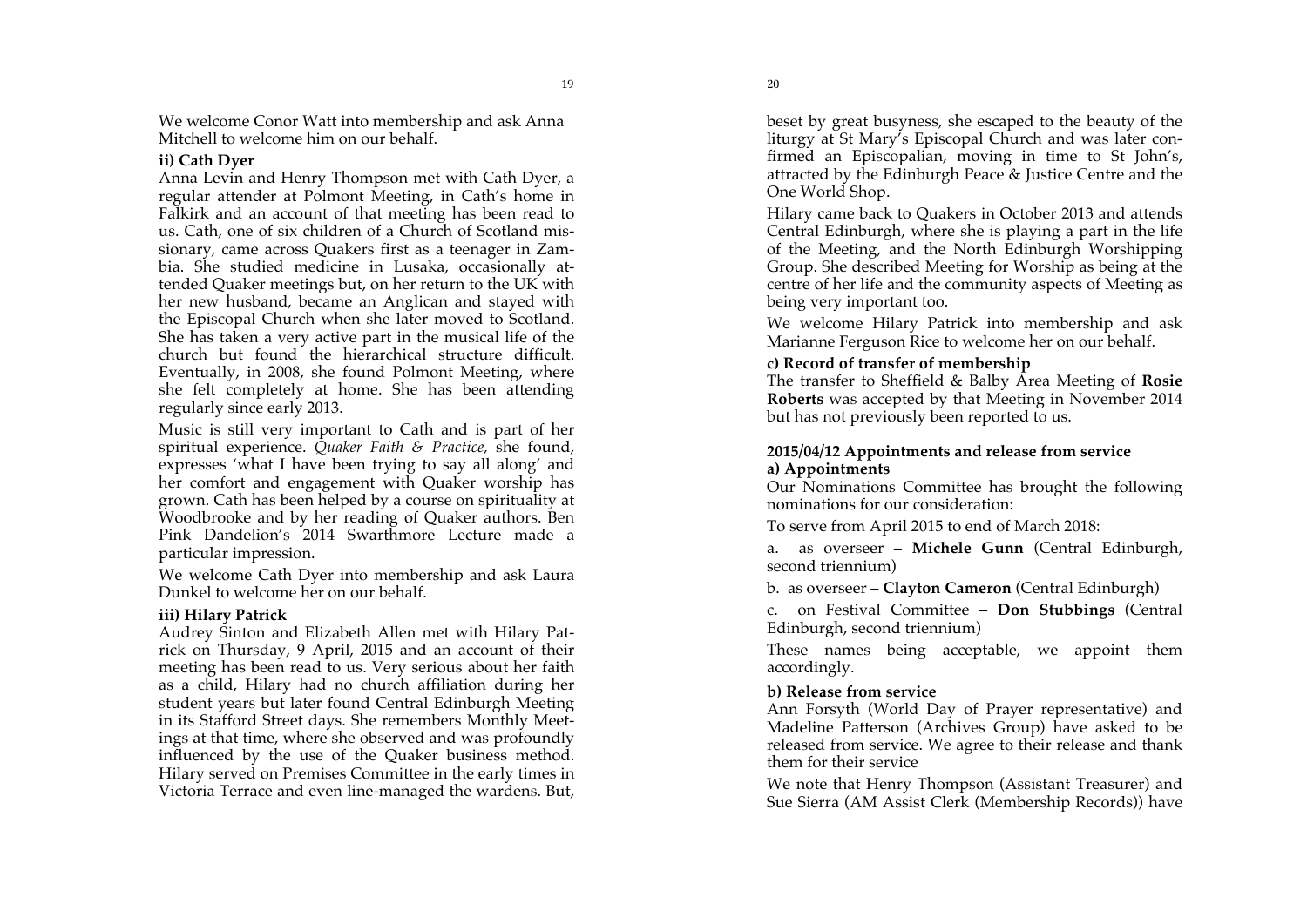completed their terms of service and we thank them also for their service.

## **2015/04/13 Hosting of General Meeting for Scotland**

a) We are hosting the residential General Meeting in Edinburgh on Saturday and Sunday, 14 -15 November 2015, and need to make arrangements for overnight hospitality, catering and other entertainment. John Fox, who coordinated these arrangements last time we hosted General Meeting, has agreed to do so again. We appoint him and agree to support him in any way we can.

b) We have been asked to host General Meeting for Scotland on Saturday 11 March 2017. We agree to do this. The managers of Edinburgh Meeting House have been asked to book this in the meeting house diary.

#### **2015/04/14 Correspondence**

We have received the annual report of Ackworth School General Meeting and an invitation from Quaker Campers to join their annual camp in Wales in July/August.

#### **2015/04/15 AOCB**

Alison Burnley has reminded us that Action for Churches Together in Scotland has decided to sell Scottish Churches House in Dunblane. The sale is likely to take place in June and member churches are being invited to consider together potential uses for the proceeds of the sale. Alison will be representing General Meeting for Scotland at a meeting on this matter being held in Edinburgh on 14 May and would welcome suggestions for any projects Quakers may wish to propose.

#### **2015/04/16 Closing minute**

21 members and 7 attenders representing 6 Local Meetings have attended all or part of this Area Meeting, as indicated below:

| Central   | <b>Central Fife</b>     | East      | Kelso     | Penicuik |
|-----------|-------------------------|-----------|-----------|----------|
| Edinburgh |                         | Lothian   |           |          |
| $9m + 1a$ | $4m + 5a$               | $3m + 1a$ | 1m        | -        |
| Polmont   | Portobello &            | South     | Tweeddale |          |
|           | Musselburgh   Edinburgh |           |           |          |
|           |                         | 3m        |           |          |

We next meet in Kelso. on Saturday 30 May 2015 at 11.30 am.

#### Signed **Phil Lucas, Clerk**

*For the Memorial Meeting for our late Friend Geoffrey Carnall, his family produced a collection of writings by and about him, which included several of the poems written to chide "domestic foibles".* 

\_\_\_\_\_\_\_\_\_\_\_\_\_\_\_\_\_\_\_\_\_\_\_\_\_\_\_\_\_\_\_\_\_\_\_\_\_\_\_\_\_\_\_\_\_\_\_\_\_\_\_\_\_\_\_\_\_\_\_\_\_\_\_\_\_\_\_\_\_\_\_\_\_\_\_\_\_\_\_\_\_\_

#### **Long Telephone Calls**

You've been an hour upon the phone: I think you might ring off. I've tried to hint with gentle groan Or still discreeter cough

That I too want to have a line To friends around the town; Those friends may think, O daughter mine, Our phone has broken down.

For 'line engaged' is what you get If something is amiss; It's what friends hear too when you're set On long colloquial bliss.

And think! And think! You may prevent Someone from getting through –